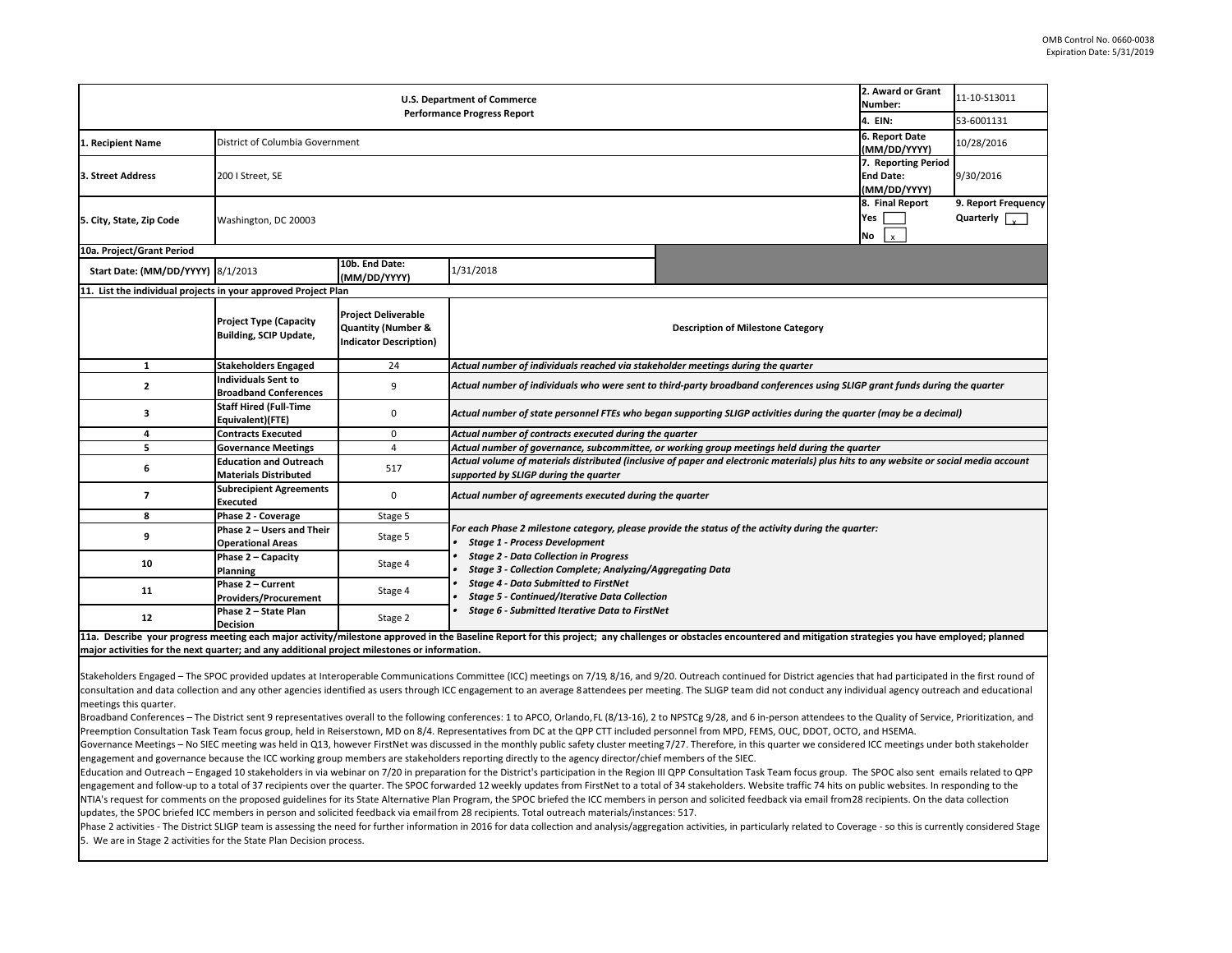11b. If the project team anticipates requesting any changes to the approved Baseline Report in the next quarter, describe those below. Note that any substantive changes to the Baseline Report must be approved by **the Department of Commerce before implementation.**

NA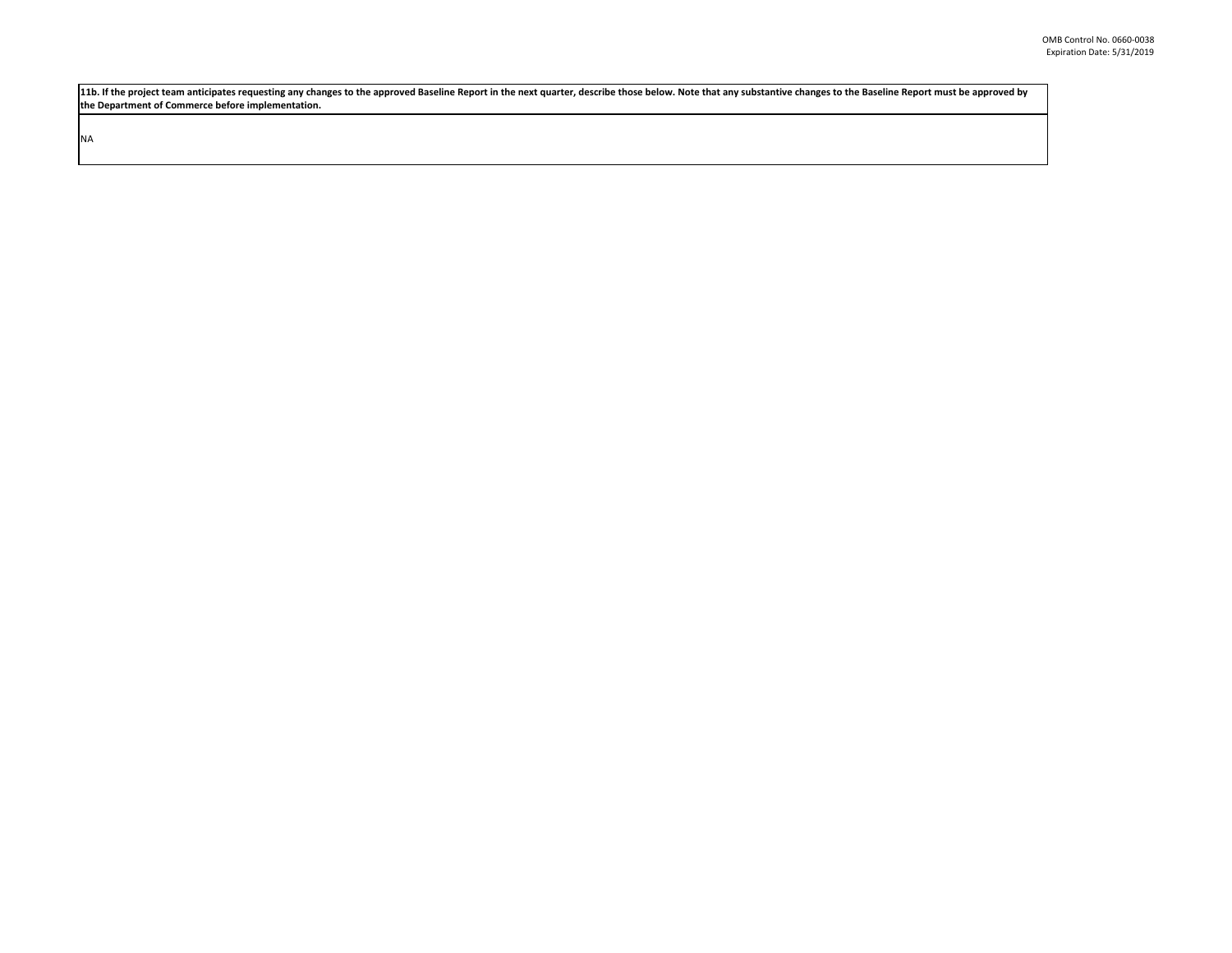## **11c. Provide any other information that would be useful to NTIA as it assesses this project's progress.**

The District responded to NTIA's request for comments on its proposed guidelines for its State Alternative Plan Program on 8/18.

The District provided updated state data to FirstNet (9/29) with updates to the District's heat map originally included September 2015 data package to FirstNet and an slight update to user devices to accommodate a significant increase in body cameras deployed by DC MPD. The traffic demand map highlights areas of the District where the network might have higher than average network loading. It uses the layers identified by FirstNet in its data request, including population, transportation aggregation, Metro stations, key public safety and other locations, large scale meeting points, and calls for service aggregation.

## 11d. Describe any success stories or best practices you have identified. Please be as specific as possible.

The District Statewide Communications Interoperability Plan (SCIP) revised in 2014, includes tasks related to FirstNet planning and engagement. In the 2016 SCIP "annual snapshot" review, this engagement task is complete – meaning that the engagement actions so far and planning processes in place have met this requirement.

The SPOC assisted the new District SWIC (employed during the summer) to transition and get up to speed on the District's planning efforts.

In follow up to the DC/Federal Public Safety Communications/Interoperability Summit on June 15, the report from the meeting was issued by HSEMA. The SPOC team provided input to this and made presentation materials available to HSEMA. The SPOC and SWIC have also participated in discussions with FirstNet regarding formation of <sup>a</sup> federal/District working group on interoperable communications.

**12. Personnel**

12a. If the project is not fully staffed, describe how any lack of staffing may impact the project's time line and when the project will be fully staffed.

| 12b. Staffing Table - Please include all staff that have contributed time to the project. Please do not remove individuals from this table. |                                                                                 |                                                                |                                                                                          |                      |                                      |                   |                 |                                         |                                                 |  |
|---------------------------------------------------------------------------------------------------------------------------------------------|---------------------------------------------------------------------------------|----------------------------------------------------------------|------------------------------------------------------------------------------------------|----------------------|--------------------------------------|-------------------|-----------------|-----------------------------------------|-------------------------------------------------|--|
| <b>Job Title</b>                                                                                                                            | FTE%                                                                            |                                                                | Project (s) Assigned                                                                     |                      |                                      |                   |                 |                                         | Change                                          |  |
| Project Manager                                                                                                                             | 10                                                                              |                                                                | Provide management of all aspects of project                                             |                      |                                      |                   |                 | No change                               |                                                 |  |
| Outreach Manager/Project                                                                                                                    |                                                                                 | Provide management and coordination of all outreach activities |                                                                                          |                      |                                      |                   | No change       |                                         |                                                 |  |
| Coordinator                                                                                                                                 | 12                                                                              |                                                                |                                                                                          |                      |                                      |                   |                 |                                         |                                                 |  |
| Legal/Regulatory Analyst                                                                                                                    | 10                                                                              |                                                                | Provide technical oversight, support, and management of all SLIGP acitivies<br>No change |                      |                                      |                   |                 |                                         |                                                 |  |
|                                                                                                                                             |                                                                                 |                                                                |                                                                                          |                      |                                      |                   |                 |                                         | Merged role into                                |  |
|                                                                                                                                             |                                                                                 | N/A                                                            |                                                                                          |                      |                                      |                   |                 |                                         | Outreach Mgr/                                   |  |
| Outreach Manager                                                                                                                            | 0                                                                               |                                                                |                                                                                          |                      |                                      |                   |                 |                                         | Project Coord. as of<br>Q9                      |  |
|                                                                                                                                             |                                                                                 |                                                                |                                                                                          |                      |                                      |                   |                 |                                         | Removed role as of                              |  |
| <b>SWIC</b>                                                                                                                                 | 0                                                                               | N/A                                                            |                                                                                          |                      |                                      |                   |                 |                                         | Q9                                              |  |
| Senior Administrative                                                                                                                       |                                                                                 |                                                                |                                                                                          |                      |                                      |                   |                 |                                         | Removed role as of                              |  |
| Assistant                                                                                                                                   | $\Omega$                                                                        |                                                                | N/A<br>Q9                                                                                |                      |                                      |                   |                 |                                         |                                                 |  |
|                                                                                                                                             |                                                                                 | N/A                                                            |                                                                                          |                      |                                      |                   |                 |                                         | Removed role as of                              |  |
| <b>Technical Lead</b>                                                                                                                       | $\Omega$                                                                        |                                                                |                                                                                          |                      |                                      |                   |                 | Q9                                      |                                                 |  |
| 13. Subcontracts (Vendors and/or Subrecipients)                                                                                             |                                                                                 |                                                                |                                                                                          |                      |                                      |                   |                 |                                         |                                                 |  |
| 13a. Subcontracts Table - Include all subcontractors. The totals from this table must equal the "Subcontracts Total" in Question 14f.       |                                                                                 |                                                                |                                                                                          |                      |                                      |                   |                 |                                         |                                                 |  |
| Name                                                                                                                                        | <b>Subcontract Purpose</b>                                                      |                                                                | <b>Type</b><br>(Vendor/Subrec.)                                                          | RFP/RFQ Issued (Y/N) | Contract<br><b>Executed</b><br>(Y/N) | <b>Start Date</b> | <b>End Date</b> | <b>Total Federal Funds</b><br>Allocated | <b>Total Matching</b><br><b>Funds Allocated</b> |  |
| CTC/Triage                                                                                                                                  | <b>Technical Subject Matter Experts</b>                                         |                                                                | Vendor                                                                                   | N                    |                                      | 8/1/2013          | 1/31/2018       | \$341,035.00                            | \$131,943.00                                    |  |
| <b>CTC</b>                                                                                                                                  | <b>Policy Governance/Planning</b>                                               |                                                                | Vendor                                                                                   | N                    | Y                                    | 8/1/2013          | 1/31/2018       | \$91,101.00                             | \$16,499.00                                     |  |
| CTC/Triage                                                                                                                                  | Education and Outreach Support, Data Collection<br>Support, Conference planning |                                                                | Vendor                                                                                   | N                    | Y                                    | 8/1/2013          | 1/31/2018       | \$4,018.00                              | \$5,927.00                                      |  |
|                                                                                                                                             |                                                                                 |                                                                |                                                                                          |                      |                                      |                   |                 |                                         |                                                 |  |
| 13b. Describe any challenges encountered with vendors and/or subrecipients.                                                                 |                                                                                 |                                                                |                                                                                          |                      |                                      |                   |                 |                                         |                                                 |  |
|                                                                                                                                             |                                                                                 |                                                                |                                                                                          |                      |                                      |                   |                 |                                         |                                                 |  |
|                                                                                                                                             |                                                                                 |                                                                |                                                                                          |                      |                                      |                   |                 |                                         |                                                 |  |